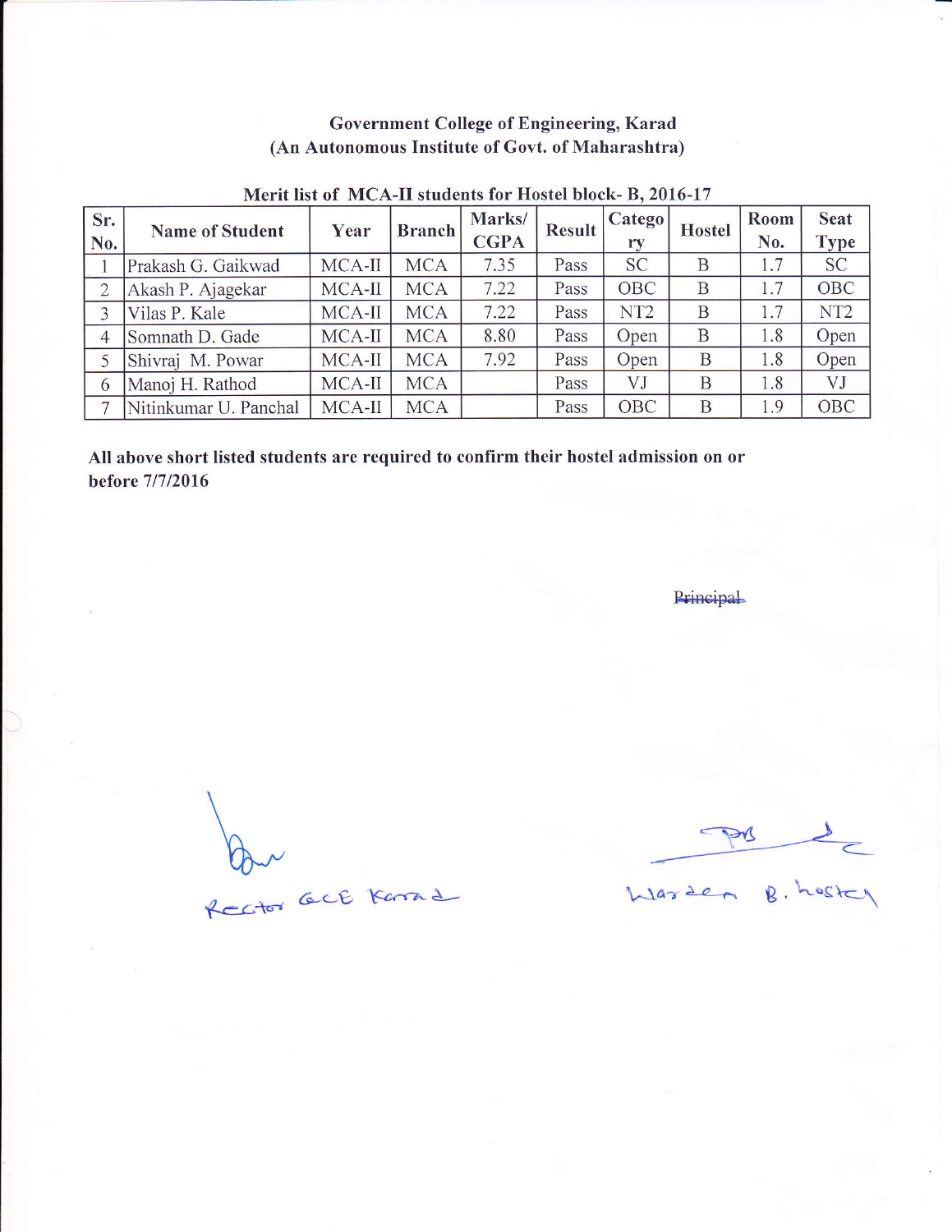### Government College of Engineering, Karad (An Autonomous Institute of Govt. of Maharashtra)

| Sr.            | <b>Name of Student</b> | Year | <b>Branch</b> | Marks/      |      | <b>Result Category</b> | <b>Hostel</b> | Room | <b>Seat</b> |
|----------------|------------------------|------|---------------|-------------|------|------------------------|---------------|------|-------------|
| No.            |                        |      |               | <b>CGPA</b> |      |                        |               | No.  | <b>Type</b> |
|                | Devid Tagi             | S.E. | Elect.        | 8.15        | Pass | <b>OMS</b>             | B             | 1.01 | <b>OMS</b>  |
| $\overline{2}$ | Mayank Malla           | S.E. | IT            | 7.38        | Pass | <b>OMS</b>             | B             | 1.01 | <b>OMS</b>  |
| 3              | Subhash Chandra        | T.E. | Mech.         | 64.75%      | Pass | <b>OMS</b>             | B             | 1.01 | <b>OMS</b>  |
| 4              | Sanjeev Kumar Ray      | T.E. | ENTC.         | 57.88%      | Pass | <b>OMS</b>             | B             | 1.02 | <b>OMS</b>  |
| 5              | Sumit Singh            | T.E. | IT            | 69.25%      | Pass | <b>OMS</b>             | B             | 1.02 | <b>OMS</b>  |
| 6              | Subhash Bhat           | T.E. | IT            | 75.75%      | Pass | <b>OMS</b>             | B             | 1.02 | <b>OMS</b>  |
| 7              | Vikram Singh           | B.E. | Civil         | 64.13%      | Pass | <b>OMS</b>             | B             | 1.03 | <b>OMS</b>  |
| 8              | Tarun Koul             | S.E. | Civil         | 7.75        | Pass | <b>OMS</b>             | B             | 1.03 | <b>OMS</b>  |
| 9              | Abhay R. Thathu        | B.E. | Elect.        | 54.75%      | Pass | <b>OMS</b>             | B             | 1.03 | OMS         |
| 10             | Rinku                  | B.E. | Mech.         | 64%         | Pass | <b>OMS</b>             | B             | 1.04 | <b>OMS</b>  |
| 11             | Happy Kumar Mishra     | BE   | ENTC.         | 64.88%      | Pass | <b>OMS</b>             | B             | 1.04 | <b>OMS</b>  |
| 12             | Mihin Tachang          | S.E. | Mech.         | 57.14%      | Pass | <b>OMS</b>             | B             | 1.04 | <b>OMS</b>  |
| 13             | Sahil Mattoo           | S.E. | ENTC.         | 8.58        | Pass | <b>OMS</b>             | B             | 1.05 | <b>OMS</b>  |
| 14             | Tsering Mr. Liki       | S.E. | Elect.        | 48.43%      | Fail | <b>OMS</b>             | $\mathbf B$   | 1.05 | <b>OMS</b>  |
| 15             | Punu Dani              | S.E. | Mech.         |             | Fail | <b>OMS</b>             | $\mathbf B$   | 1.05 | <b>OMS</b>  |
| 16             | Animesh Babu           | S.E. | Civil         |             | Fail | <b>OMS</b>             | B             | 1.06 | <b>OMS</b>  |

#### Merit list of UG students for Hostel block- B. 2016-17

All above short listed students are required to confirm their hostel admission on or before 71712016

<u>.</u><br>Principal

The de

RECTOR GCE Karad